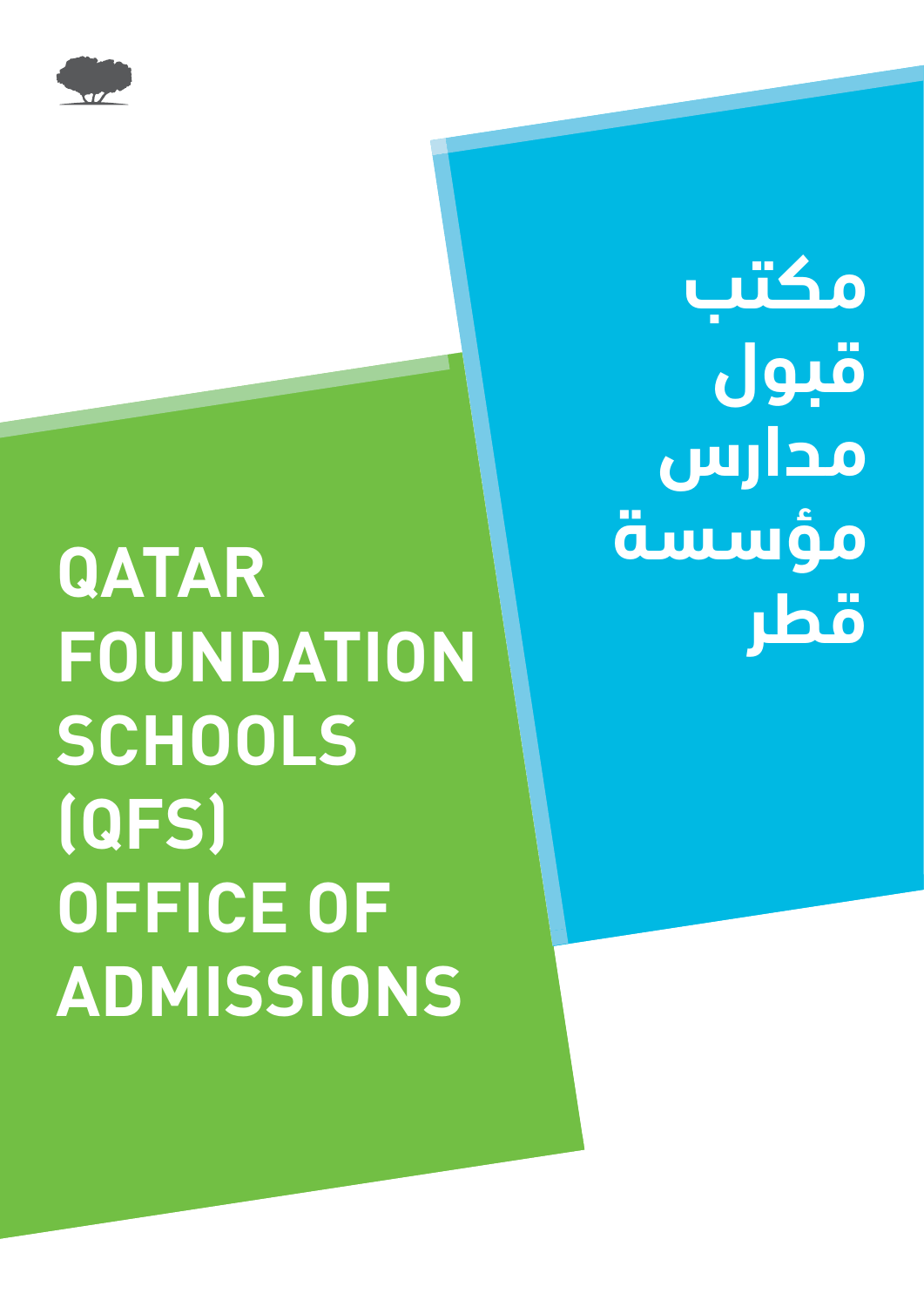# **لمحة حول مدارس مؤسسة قطر**

ًفي مؤسسة قطر، يبدا كل شيء بالتعليم. توفر المؤسسة فرصًا تعليمية للطلاب من جميع الأعمار والقدرات، بدءًا ً֧֦֧֦֧֦֧֦֧֦֧֦֧ׅ֧֦֧ׅ֧ׅ֧֦֧ׅ֧ׅ֧ׅ֧ׅ֧ׅ֧֜֓֓֜֓֜֓֜֓֜֓֜֓֜֓֜֓ حي موسسه الحار، يبت من سيء بالمسيم، لواحر الموسسة الرب المبينية المساحل من جميع المسار والمسارحا بعد.<br>من مرحلة ما قبل المدرسة ووصولًا إلى دراسات الدكتوراه، وتقدم برامج تعليمية متنوعة للطلاب في المراحل من الروضة حتى الصف الثاني عشر، عبر أنظمة حاصلة على اعتماد البكالوريا الدولية، ومدارس متخصصة تضمن حصول جميع الطالب على التعليم الذي يستحقونه.

لدينا هدف واضح نسعى لتحقيقه، فكما قالت صاحبة السمو الشيخة موزا بنت ناصر، رئيس مجلس إدارة مؤسسة قطر: ٍ "إن منح كل طفل ٍ الفرصة في التعليم هو بمثابة قطع وعد له والتعبير عن إعجابنا به، وهو ما من شأنه أن يفتح الباب على مصراعيه أمام اإلمكانيات التي بمقدورها تغيير حياته، وبذلك نقدم إلى اإلنسانية مفكرين وزعماء ومبدعين للفن الراقي".

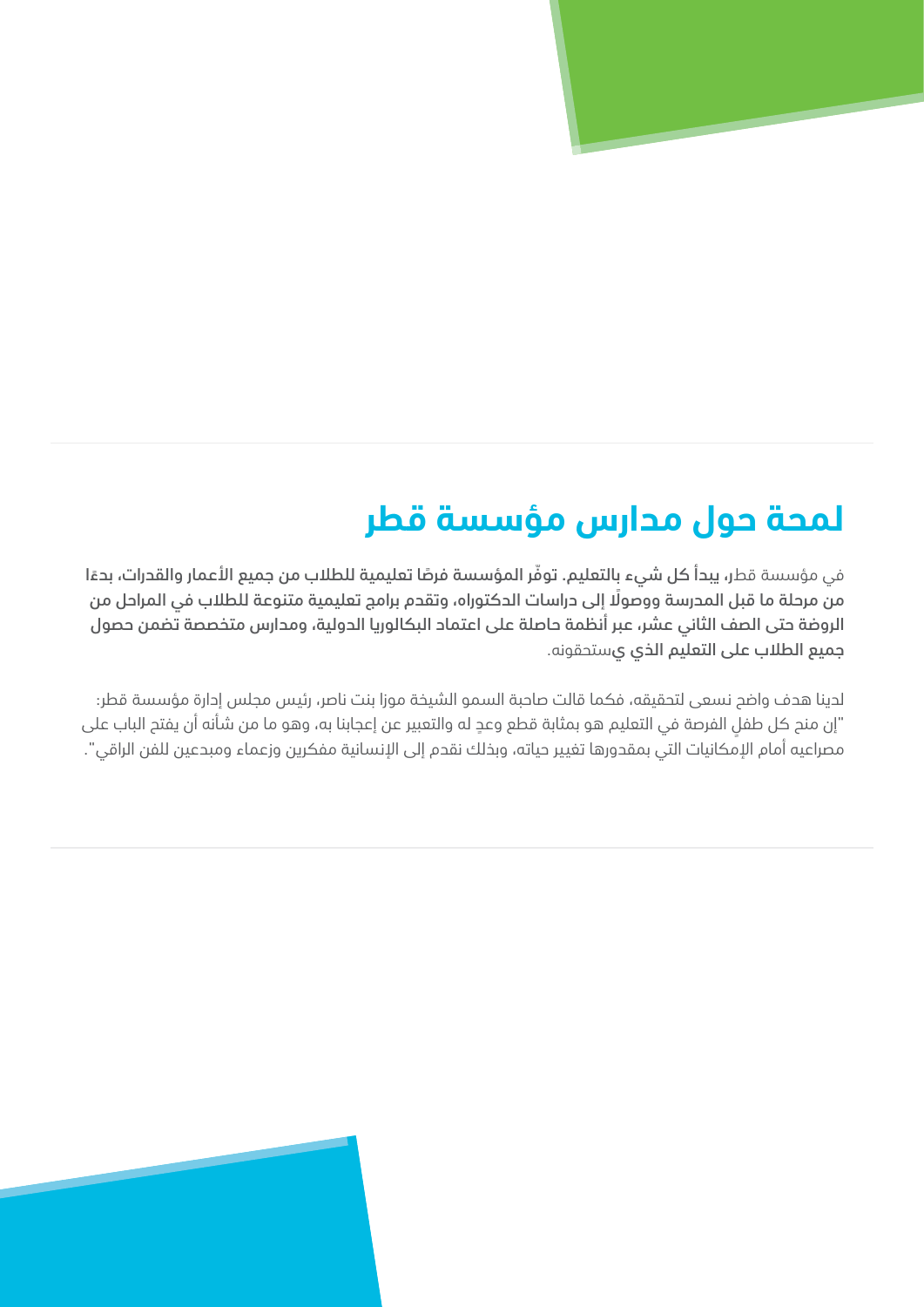## **مكتب قبول مدارس مؤسسة قطر**

<u>َّ</u> وحّد التعليم ما قبل الجامعي بمؤسسة قطر مكاتب قبول المدارس المختلفة تحت مظلة مكتب قبول مدارس مؤسسة <u>َّ</u> قطر، حيث يمثل المكتب الموحّد 11 مدرسة من مدارس مؤسسة قطر، وهي اكاديمية قطر – الدوحة، واكاديمية قطر – الخور، وأكاديمية قطر – الوكرة، وأكاديمية قطر – السدرة، وأكاديمية قطر – مشيرب، وأكاديمية العوسج، وأكاديمية قطر للقادة، وأكاديمية ريناد، وأكاديمية قطر للعلوم والتكنولوجيا، وأكاديميتي، ومدرسة طارق بن زياد.

ال يشمل المكتب طلبات التسجيل في برنامج الجسر األكاديمي، وأكاديمية قطر للموسيقى، والمدرسة القطرية الفرنسية فولتير، والمدرسة السويسرية الدولية في قطر.

سيعمل مكتب قبول مدارس مؤسسة قطر على تعريف الطلاب وأولياء الأمور بآخر مستجدات وإجراءات القبول في مدارس مؤسسة قطر، كما سيساعد لجان القبول في المدارس في تحديد أهلية الطالب للدراسة في مدارس مؤسسة قطر.

## **أوقات العمل**

ًيوم الآحد: 8:30 صباحًا - 3:30 عصرًا ًًمن الإثنين إلى الخميس: 7:30 صباحًا – 3:30 عصرًا ً

## **المكان**

المقر الرئيسي للتعليم ما قبل الجامعي. يمكنك اتباع الخريطة هنا: 9TfiYcnb1iNKWCKti/gl.goo.app.maps://https



## **قبل زيارة المكتب:**

**يجب حجز موعد مسبق** قبل زيارة مكتب قبول مدارس مؤسسة قطر. يمكنك مراجعة صفحة التسجيل لحجز موعد. ًستكون الزيارات محدودة بسبب قيود كوفيد-19، ونرحب دائمًا بالاجتماعات عبر الإنترنت.

**البريد اإللكتروني لمكتب قبول مدارس مؤسسة قطر:**

qfsadmissions@qf.org.qa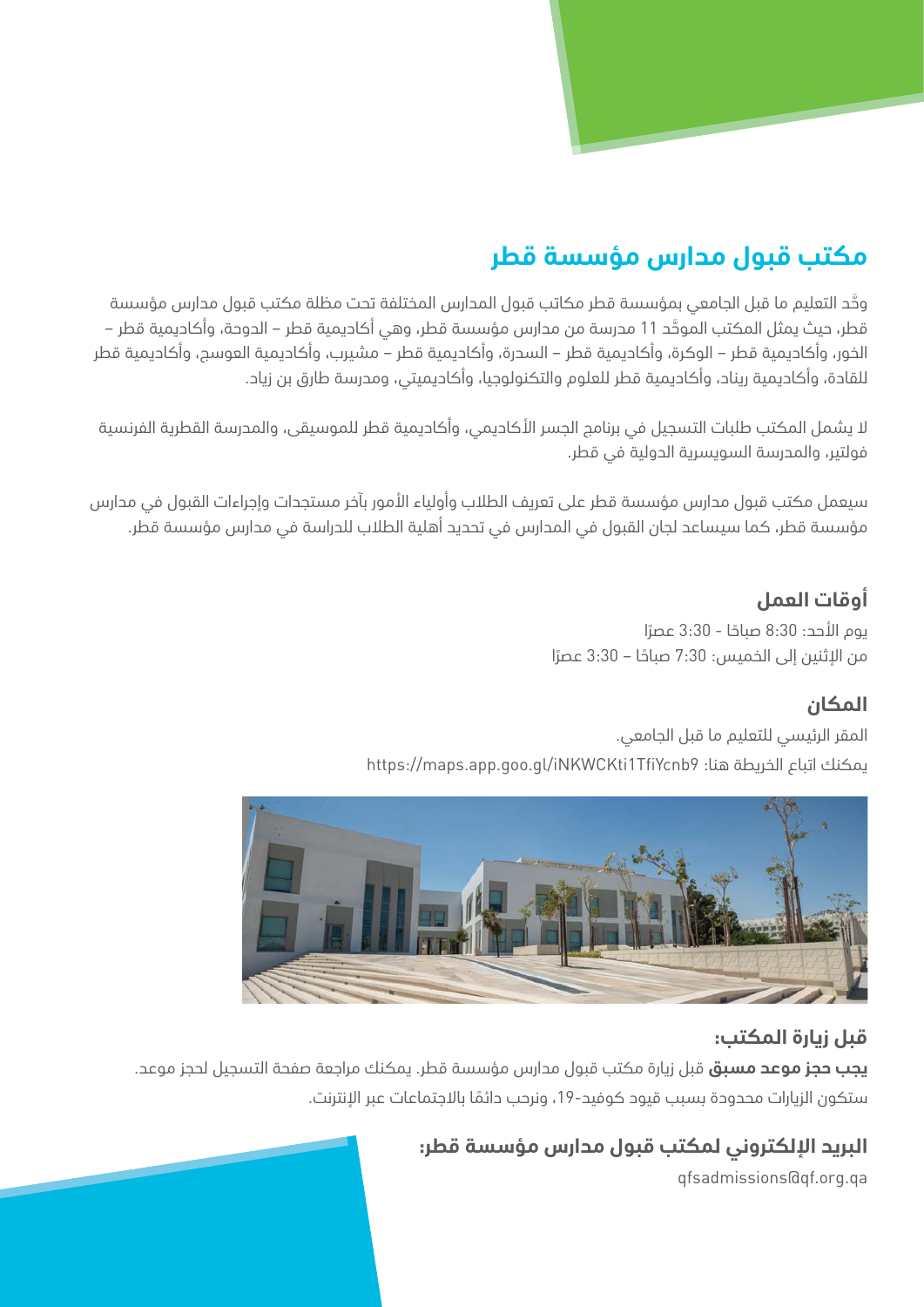

## **معلومات االتصال لكل مدرسة**

| رقم<br>المكتب | البريد الإلكتروني     | موظف القبول     | المدرسة                          |  |
|---------------|-----------------------|-----------------|----------------------------------|--|
| 9.1.11        | helbasher@qf.org.qa   | هشام البشير     | أكاديمية قطر للقادة              |  |
| 9.1.11        | helbasher@qf.org.qa   | هشام البشير     | أكاديمية العوسج                  |  |
| 9.0.02        | selakkad@qf.org.ga    | سلمى العقاد     | أكاديمية قطر - الدوحة            |  |
| 9.0.02        | selakkad@qf.org.qa    | سلمي العقاد     | أكاديمية قطر - مشيرب             |  |
| 9.0.02        | gabdelkarim@qf.org.qa | غادة عبد الكريم | أكاديمية ريناد                   |  |
| 9.1.07        | mkhieri@qf.org.qa     | مها خیری        | أكاديمية قطر – الوكرة            |  |
| 9.1.07        | mkhieri@qf.org.qa     | مها خیری        | مدرسة طارق بن زياد               |  |
| 9.1.12        | hmukhtar@qf.org.qa    | حليمة مختار     | أكاديمية قطر - الخور             |  |
| 9.1.12        | hmukhtar@qf.org.qa    | حليمة مختار     | أكاديميتي                        |  |
| 9.1.07        | smohammed@qf.org.qa   | رفيدة صلاح      | أكاديمية قطر – السدرة            |  |
| 9.1.07        | smohammed@qf.org.qa   | رفيدة صلاح      | أكاديمية قطر للعلوم والتكنولوجيا |  |
| 9.1.09        | vwright@qf.org.qa     | فيكي رايت       | رئيس القبول                      |  |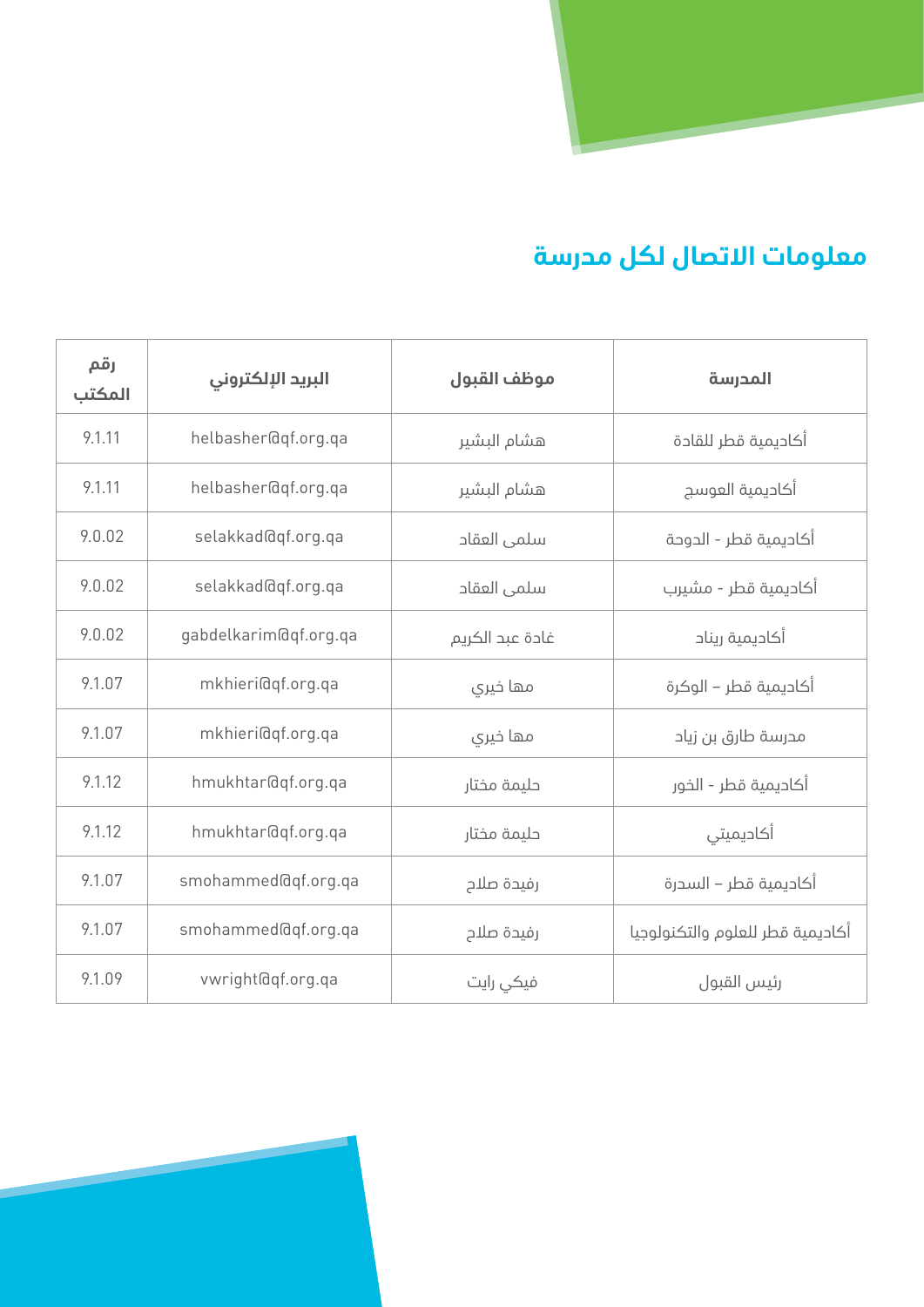## **األسئلة المتكررة**

## **.1 كيف يمكن لمكتب قبول مدارس مؤسسة قطر مساعدتي؟**

- يمكنك الحصول على جميع المعلومات المتعلقة بالقبول والتسجيل من مكان واحد
	- ستتلقى جميع االتصاالت والخدمات من مكان واحد
	- ستستفيد من خبرات مختلفة لفريق متنوع من موظفي القبول والتسجيل

## **.٢ كيف ستتغير عملية التسجيل بعد إنشاء مكتب قبول مدارس مؤسسة قطر؟**

أنشأنا مكتب القبول ليلبي احتياجات العائالت المهتمة بالتسجيل في مؤسسة قطر، لن تتغير عملية التسجيل، وسيتمكن موظفونا من مساعدتك بشكل أكثر فاعلية.

## **.٣ هل يمكنني زيارة المدرسة للتحدث مع موظف القبول؟**

سيتواجد موظف قبول في مدرستك لمساعدتك خلال هذه الفترة الانتقالية في الأسبوع الأول من العام الأكاديمي (22-26 أغسطس 2021). بعد الأسبوع الأول، ستحتاج إلى أخذ موعد مع موظفينا في مكتب القبول الجديد.

## **.4 كيف يمكننا التسجيل ألخذ جولة في المدرسة؟**

يجب الحجز المسبق للقيام بجولة في المدرسة. تواصل مع موظف القبول في مدرستك. يرجى العلم ًبان الجولات ستكون محدودة نظرًا لقيود كوفيد-19.

## **.5 هل سيكون هناك نموذج تسجيل واحد لجميع مدارس مؤسسة قطر؟**

ال، سيكون هناك نموذج مختلف للتسجيل لكل مدرسة في مرحلة القبول للعام األكاديمي 2022-2023. يرجى زيارة الموقع الإلكتروني للمدرسة لمزيد من المعلومات.

## **.6 كيف سيساعدني المكتب خالل هذه الفترة االنتقالية؟**

- سيتواجد مساعدو القبول في مدرستك في الأسبوع الأول (22-26 أغسطس 2021) لمساعدتك قبل انتقالهم لمكتب قبول مدارس مؤسسة قطر
- ستتوفر اللائحات في جميع أنحاء المدرسة لتعريفك بالمكان والموقع الإلكتروني للمكتب الجديد
	- ستتوفر جميع المعلومات حول المكتب الجديد في مكتب االستقبال بالمدارس المختلفة
	- ستحد المزيد من المعلومات في الموقع الالكتروني للتسجيل في المدارس المختلفة والموقع اإللكتروني للمكتب: admissions-university-pre/education/qa.org.qf.www://https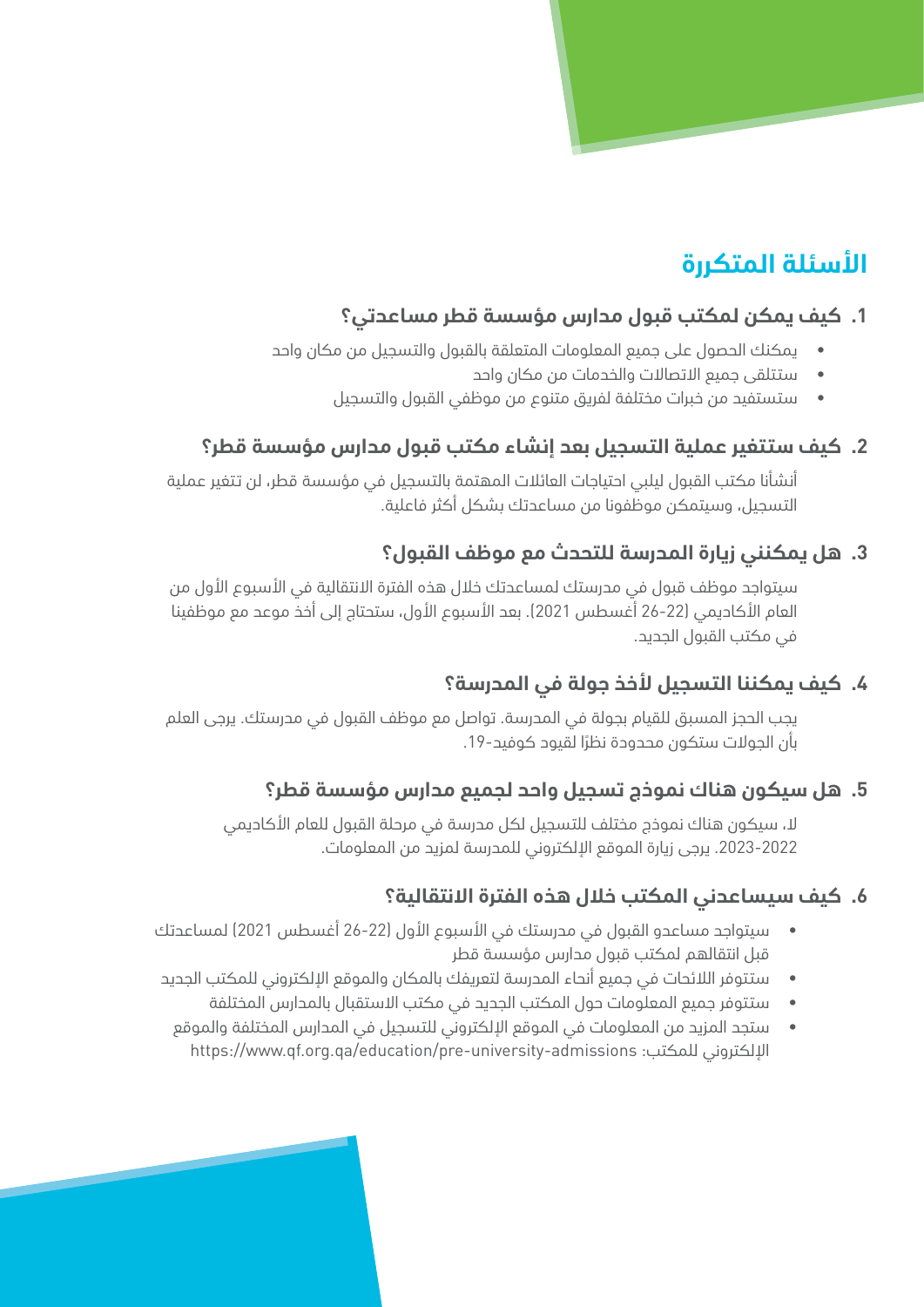## **Qatar Foundation Schools (QFS) Overview**

At Qatar Foundation, everything starts with education. From preschool through doctoral studies, we offer learning opportunities for students of all ages and abilities. For K-12 students, we provide various programs ranging from IB-accredited school systems to specialized schools that ensure every child receives the education they need.

Our goal is simple and clear. In the words of Her Highness Sheikha Moza bint Nasser, Chairperson of Qatar Foundation "to give every child the chance to be educated is a gift of promise. A gift of wonderment. A gift that opens up possibilities that can transform lives and develop thinkers, leaders, and creators of great art."

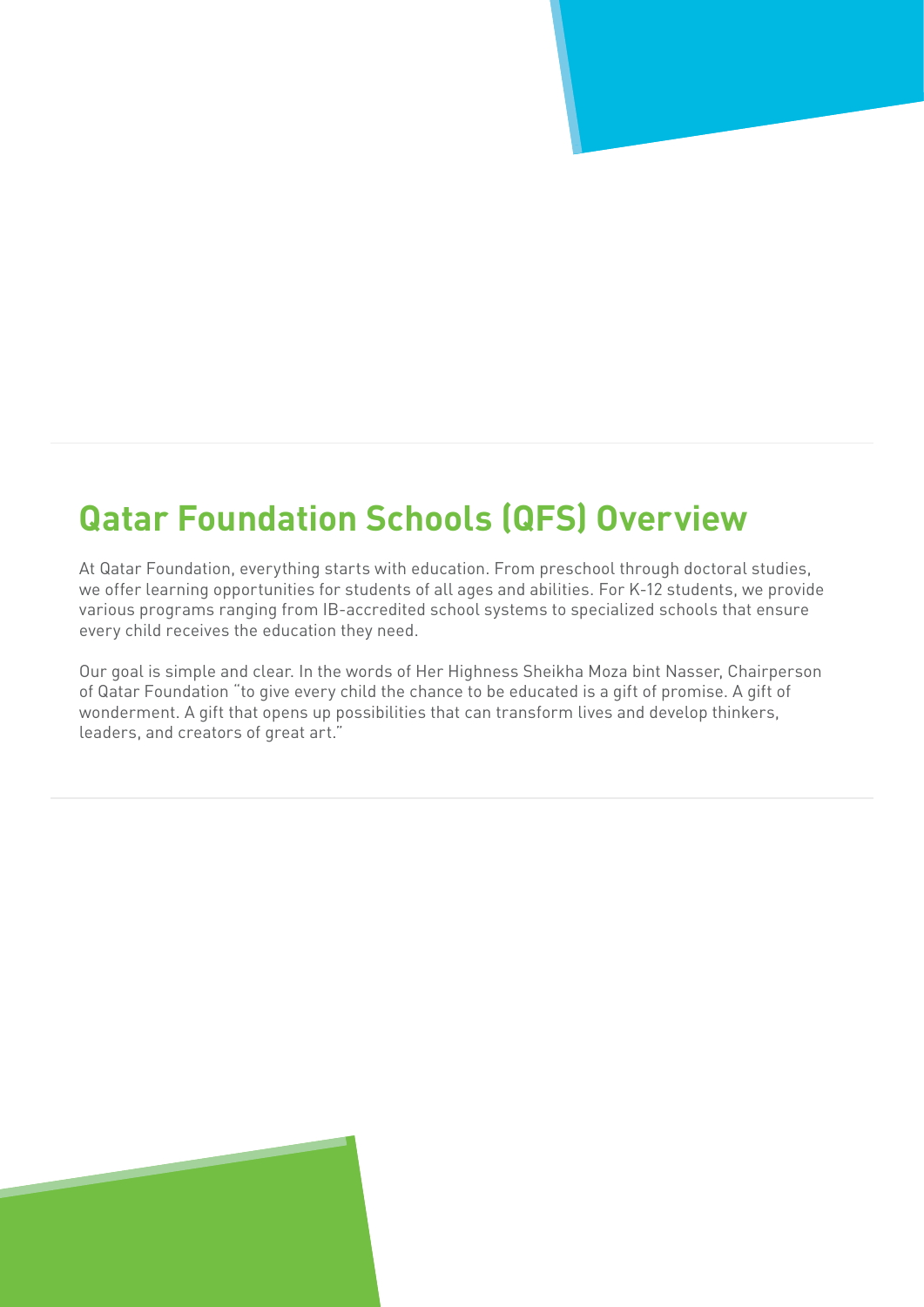## **Admissions**

Qatar Foundation's PUE has unified its school admissions offices into one new "QFS Office of Admissions." Our new office represents 11 of QF's 15 schools, which are Qatar Academy Doha, Qatar Academy Al Khor, Qatar Academy Al Wakra, Qatar Academy Sidra, Qatar Academy Msheireb, Awsaj Academy, Qatar Leadership Academy, Renad Academy, Qatar Academy for Science and Technology, Academyati, and Tariq hin Ziad School

Schools not represented in this new office are the Academic Bridge Program, Qatar Music Academy, Lycée Franco-Qatarien Voltaire, and the Swiss International School in Qatar.

The QFS Office of Admissions aims to keep our community of current and prospective students and parents informed about all QF schools' admission processes and news. The QFS Office of Admissions assists QF schools' admissions committees and directors in determining students' eligibility to QF schools.

#### **Working Hours**

Sunday: 8:30 am - 3:30 pm Monday to Thursday: 7:30 am - 3:30 pm

#### **Location**

The new Pre-University Education Headquarters building. Location map can be found here: https://maps.app.goo.gl/iNKWCKti1TfiYcnb9



## **Before you visit us:**

The new QFS Office of Admissions is open to everyone by appointment only. Please refer to the school's Open Apply page to schedule appointments. Due to the COVID-19 restrictions, physical appointments will be limited, and virtual meetings are always welcomed.

## **Email contact of the QFS Office of Admissions**

qfsadmissions@qf.org.qa

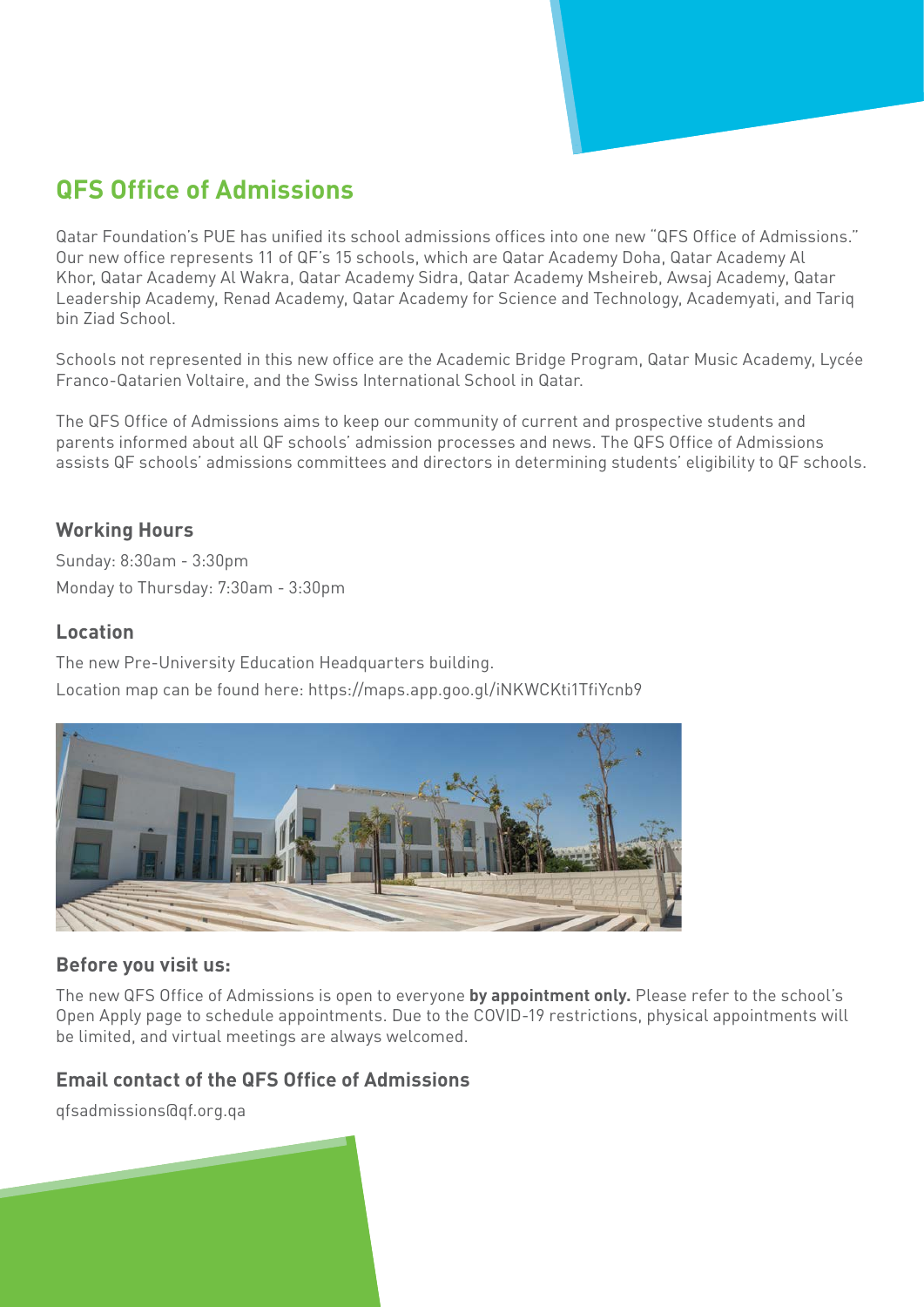## **Contact Information per School**

| <b>School</b>                               | <b>Admissions Staff</b> | <b>E-mail Address</b> | <b>Office NO</b> |
|---------------------------------------------|-------------------------|-----------------------|------------------|
| Qatar Leadership Academy                    | Hisham El-Basher        | helbasher@qf.org.qa   | 9.1.11           |
| Awsaj Academy                               | Hisham El-Basher        | helbasher@qf.org.ga   | 9.1.11           |
| Qatar Academy Doha                          | Salma El-Akad           | selakkad@qf.org.ga    | 9.0.02           |
| Qatar Academy Msheireb                      | Salma El-Akad           | selakkad@qf.org.qa    | 9.0.02           |
| Renad Academy                               | Ghada Abdelkarim        | gabdelkarim@qf.org.qa | 9.0.02           |
| Qatar Academy Al Wakra                      | Maha Khieri             | mkhieri@qf.org.ga     | 9.1.07           |
| Tariq Bin Zaid                              | Maha Khieri             | mkhieri@qf.org.qa     | 9.1.07           |
| Qatar Academy Al Khor                       | Halima Mukhtar          | hmukhtar@qf.org.ga    | 9.1.12           |
| Academyati                                  | Halima Mukhtar          | hmukhtar@qf.org.ga    | 9.1.12           |
| Qatar Academy Sidra                         | Rofaida Salah           | smohammed@qf.org.qa   | 9.1.07           |
| Qatar Academy for<br>Science and Technology | Rofaida Salah           | smohammed@qf.org.qa   | 9.1.07           |
| <b>Head of Admissions</b>                   | Vicki Wright            | vwright@qf.org.qa     | 9.1.09           |